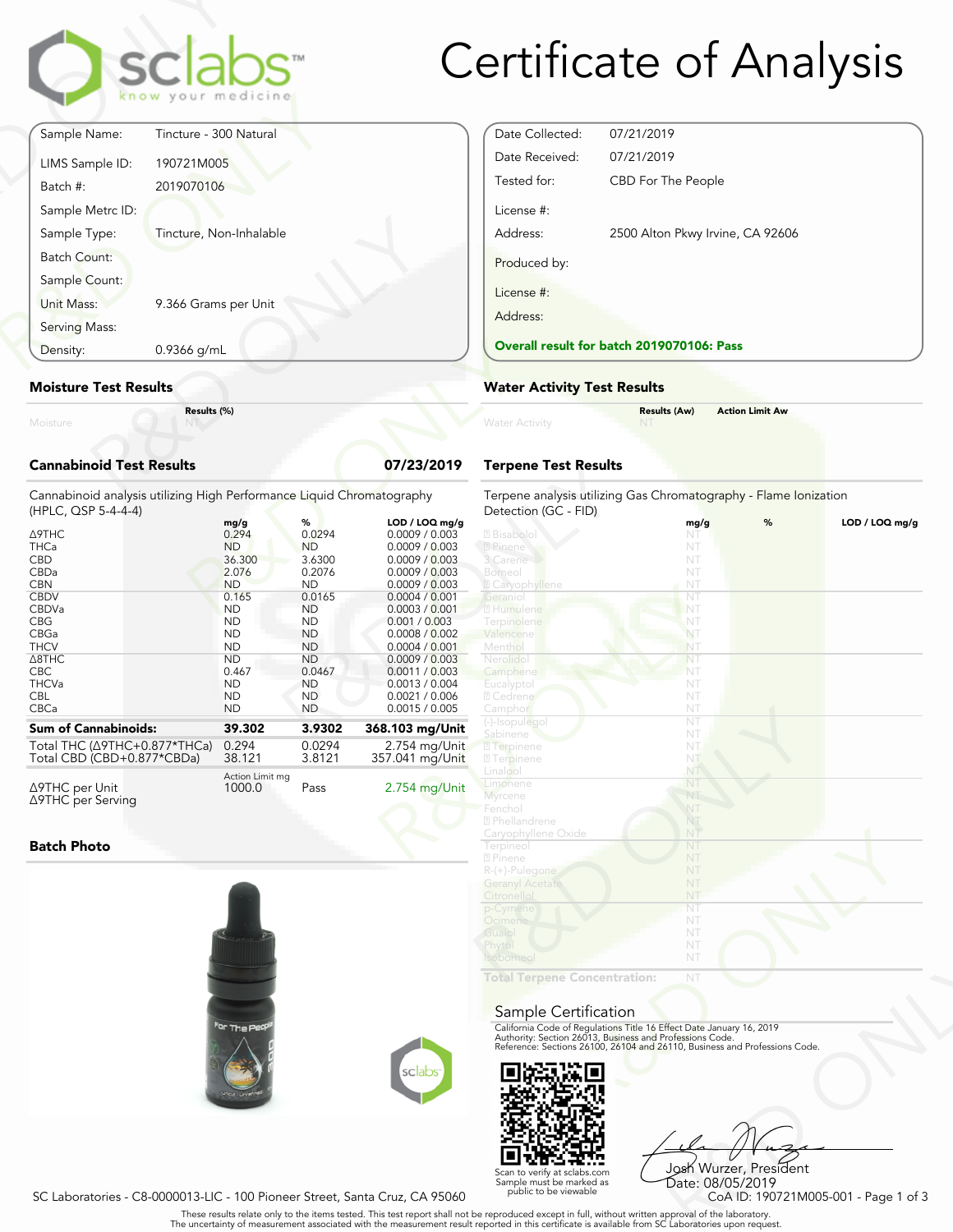

# Certificate of Analysis

Date Collected: 07/21/2019 Date Received: 07/21/2019

Tested for: CBD For The People

**Overall result for batch 2019070106: Pass**

Address: 2500 Alton Pkwy Irvine, CA 92606

Pesticide, Fungicide and plant growth regulator analysis utilizing

|                     | sclabs<br>know your medicine |
|---------------------|------------------------------|
| Sample Name:        | Tincture - 300 Natural       |
| LIMS Sample ID:     | 190721M005                   |
| Batch #:            | 2019070106                   |
| Sample Metrc ID:    |                              |
| Sample Type:        | Tincture, Non-Inhalable      |
| <b>Batch Count:</b> |                              |
| Sample Count:       |                              |
| Unit Mass:          | 9.366 Grams per Unit         |
| Serving Mass:       |                              |
| Density:            | 0.9366 g/mL                  |

## **Pesticide Test Results**

| Density:                                                                            | 0.9366 g/mL                                                                                                           | <b>Overall result for batc</b>                                                           |
|-------------------------------------------------------------------------------------|-----------------------------------------------------------------------------------------------------------------------|------------------------------------------------------------------------------------------|
| <b>Pesticide Test Results</b>                                                       |                                                                                                                       | <b>Pesticide Test Results</b>                                                            |
|                                                                                     | Pesticide, Fungicide and plant growth regulator analysis utilizing<br>HPLC-Mass Spectrometry and GC-Mass Spectrometry | Pesticide, Fungicide and<br><b>HPLC-Mass Spectrometry</b>                                |
| Abamectin<br>Acephate<br>Acequinocyl<br>Acetamiprid                                 | Action Limit µg/g<br>Results $(\mu g/g)$<br>NT<br>NT<br>NT<br>NT                                                      | $LOD / LOQ \mu g/g$<br>Aldicarb<br>Carbofuran<br>Chlordane<br>Chlorfenapyr               |
| Azoxystrobin<br><b>Bifenazate</b><br><b>Bifenthrin</b><br><b>Boscalid</b><br>Captan | NT<br>NT<br>NT<br>NT<br>NT                                                                                            | Chlorpyrifos<br>Coumaphos<br>Daminozide<br><b>DDVP</b> (Dichlorvos)<br><b>Dimethoate</b> |
| Carbaryl<br>Chlorantraniliprole<br>Clofentezine<br>Cyfluthrin<br>Cypermethrin       | NT<br>NT<br>NT<br>NT.<br>NT                                                                                           | Ethoprop(hos)<br>Etofenprox<br>Fenoxycarb<br>Fipronil<br>Imaza i                         |
| Diazinon<br>Dimethomorph<br>Etoxazole<br>Fenhexamid<br>Fenpyroximate                | NT<br>NT<br>NT<br>NT<br>NT                                                                                            | Methiocarb<br>Methyl parathion<br>Mevinphos<br>Paclobutrazo<br>Propoxur                  |
| Flonicamid<br>Fludioxonil<br>Hexythiazox<br>Imidacloprid                            | NT<br>NT<br>NT<br>NT                                                                                                  | Spiroxamine<br>Thiacloprid                                                               |
| Kresoxim-methyl<br>Malathion<br>Metalaxyl                                           | NT<br>NT<br>NT                                                                                                        | <b>Heavy Metal Test Res</b>                                                              |
| Methomyl<br>Myclobutanil<br>Naled                                                   | NT<br>NT<br>NT                                                                                                        | Heavy metal analysis utiliz<br>Spectrometry (ICP-MS)                                     |
| Oxamyl<br>Pentachloronitrobenzene<br>Permethrin<br>Phosmet<br>Piperonylbutoxide     | NT<br>NT<br>NT<br>NT<br>NT                                                                                            | Cadmium<br>Lead<br>Arsenic<br>Mercury                                                    |
| Prallethrin<br>Propiconazole<br>Pyrethrins<br>Pyridaben                             | NT<br>NT<br>NT<br>NT                                                                                                  |                                                                                          |
| Spinetoram<br>Spinosad<br>Spiromesifen<br>Spirotetramat                             | NT<br>NT<br>NT<br>NT                                                                                                  |                                                                                          |
| Tebuconazole<br>Thiamethoxam<br>Trifloxystrobin                                     | NT<br>NT<br>NT                                                                                                        |                                                                                          |

# **Mycotoxin Test Results**

Mycotoxin analysis utilizing HPLC-Mass Spectrometry **Results (μg/kg) Action Limit μg/kg LOD / LOQ μg/kg** NT



Frect Date January 16, 2019<br>
Trofessions Code.<br>
110, Business and Professions Code.<br>
110, Business and Professions Code.<br>
108 Wurzzer, President<br>
Date: 08/05/2019<br>
CoA ID: 190721M005-001 - Page 2 of 3<br>
pproval of the labor Josh Wurzer, President Date: 08/05/2019<br>CoA ID: 190721M005-001 - Page 2 of 3

### SC Laboratories - C8-0000013-LIC - 100 Pioneer Street, Santa Cruz, CA 95060

. These results relate only to the items tested. This test report shall not be reproduced except in full, without written approval of the laboratory.<br>The uncertainty of measurement associated with the measurement result re

Scan to verify at sclabs.com Sample must be marked as public to be viewable

HPLC-Mass Spectrometry and GC-Mass Spectrometry **Results (μg/g) Action Limit μg/g LOD / LOQ μg/g** NT NT NT

License #:

Produced by:

License #: Address:

| ennon en iap yn<br>Chlorpyrifos | IV L<br>NT                                                                                            |                     |
|---------------------------------|-------------------------------------------------------------------------------------------------------|---------------------|
| Coumaphos                       | NT                                                                                                    |                     |
| <b>Daminozide</b>               | NT                                                                                                    |                     |
| <b>DDVP</b> (Dichlorvos)        | NT                                                                                                    |                     |
| <b>Dimethoate</b>               | NT                                                                                                    |                     |
| Ethoprop(hos)                   | NT                                                                                                    |                     |
| Etofenprox                      | NT.                                                                                                   |                     |
| Fenoxycarb                      | NT                                                                                                    |                     |
| Fipronil                        | NT                                                                                                    |                     |
| Imazalil                        | NT                                                                                                    |                     |
| Methiocarb                      | NT                                                                                                    |                     |
| Methyl parathion                | NT                                                                                                    |                     |
| <b>Mevinphos</b>                | NŤ                                                                                                    |                     |
| Paclobutrazol                   | NT                                                                                                    |                     |
| Propoxur                        | NT                                                                                                    |                     |
| Spiroxamine                     | NT                                                                                                    |                     |
| Thiacloprid                     | NT                                                                                                    |                     |
| <b>Heavy Metal Test Results</b> |                                                                                                       |                     |
| Spectrometry (ICP-MS)           | Heavy metal analysis utilizing Inductively Coupled Plasma Mass<br>Results (µg/g)<br>Action Limit µg/g | $LOD / LOQ \mu g/g$ |
| Cadmium                         |                                                                                                       |                     |
| Lead                            | NT <sub>1</sub>                                                                                       |                     |
| Arsenic                         | NT.                                                                                                   |                     |
| Mercury                         | NT                                                                                                    |                     |
|                                 |                                                                                                       |                     |

# **Heavy Metal Test Results**

| Spectrometry (ICP-MS) | Heavy metal analysis utilizing Inductively Coupled Plasma Mass                                                                                                                                                 |                     |
|-----------------------|----------------------------------------------------------------------------------------------------------------------------------------------------------------------------------------------------------------|---------------------|
|                       | Results (µg/g)<br>Action Limit µg/g                                                                                                                                                                            | $LOD / LOQ \mu g/g$ |
| Cadmium<br>Lead       | NT                                                                                                                                                                                                             |                     |
| Arsenic<br>Mercury    |                                                                                                                                                                                                                |                     |
|                       |                                                                                                                                                                                                                |                     |
| Sample Certification  |                                                                                                                                                                                                                |                     |
|                       | California Code of Regulations Title 16 Effect Date January 16, 2019<br>Authority: Section 26013, Business and Professions Code.<br>Reference: Sections 26100, 26104 and 26110, Business and Professions Code. |                     |
|                       |                                                                                                                                                                                                                |                     |